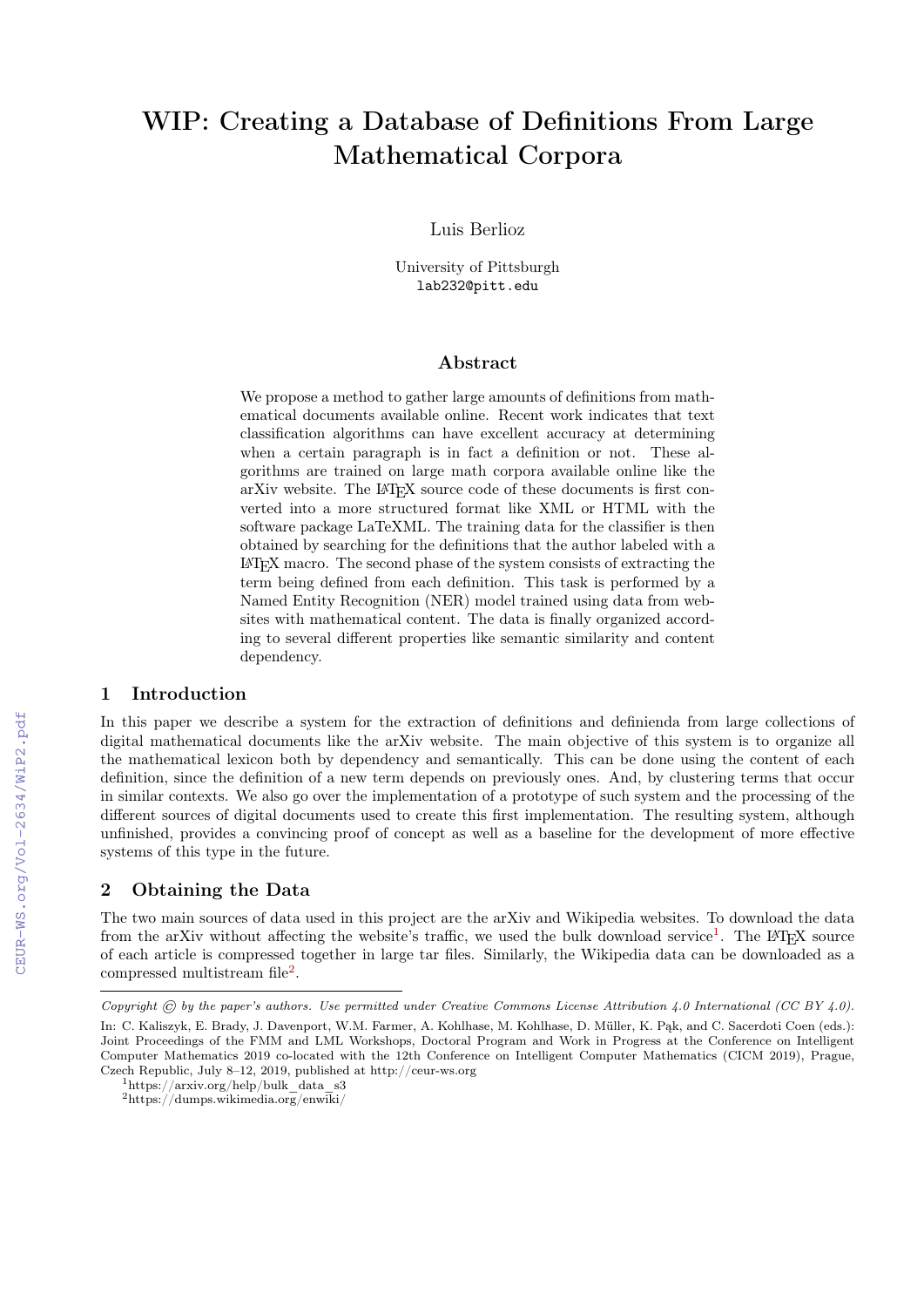| 'Bott-Danilov-Steenbrink vanishing theorem' | 'Banach manifold'                 |
|---------------------------------------------|-----------------------------------|
| 'p-good cover'                              | 'Loewy filtration'                |
| 'non-zerodivisor'                           | 'graded-commutative product'      |
| 'Frobenius submanifold'                     | 'local Harbourne constant'        |
| 'holomorphic one-dimensional foliations'    | 'donnés par'                      |
| 'universal expansion'                       | 'Berenstein-Zelevinsky triangles' |
| 'non-toric purely log-terminal blow-up'     | 'DL-gallery'                      |
| 'cubical algebra'                           | 'smooth lifting'                  |
| 'virtual bundle'                            | 'stalkwise fibration'             |
| 'symplectic structure'                      | '4-dimensional quadric'           |
|                                             |                                   |

Table 1: Examples of the terms found on the math.AG articles from 2015

#### 2.1 Processing the arXiv articles

The LATEX source from the arXiv has to be further processed before it becomes useful. This is done with the LaTeXML software package [\[8\]](#page-5-0). LaTeXML converts the T<sub>EX</sub> source first to XML and optionally to HTML by using an additionally script. For the purpose of identifying the definitions labeled by the author, the XML output is enough.

```
<theorem class="ltx_theorem_definition" inlist="thm theorem:definition" xml:id="Thmdefinition1">
<tags>
  <tag>Definition 1</tag>
  <tag role="refnum">1</tag>
  <tag role="typerefnum">Definition 1</tag>
 </tags>
 <title class="ltx_runin"><tag><text font="bold">Definition 1</text></tag>.</title>
 <para xml:id="Thmdefinition1.p1">
  <p class="ltx_emph"><text font="italic">Let <Math mode="inline"
                     tex="k" text="k" xml:id="Thmdefinition1.p1.m1">
        <XMath>
         <XMTok role="UNKNOWN">k</XMTok>
        </XMath>
```
<span id="page-1-0"></span>Figure 1: Excerpt of the output produced by LaTeXML on a definition in an article

## 3 Classifying Definitions

Recent work indicates that well known text classification algorithms [\[1,](#page-4-0) [2\]](#page-4-1) can have excellent accuracy at determining whether a given paragraph is in fact a definition. In [\[4\]](#page-4-2) for example, a supervised learning method is first trained using word embeddings. These word embedding are created using the contents of the arXiv articles fed into a embedding algorithm like GloVe [\[11\]](#page-5-1). This has been implemented already and is available in [\[3\]](#page-4-3). Our system still does not use word embeddings for its classification, it is one of the main features we plan to add to the system in order to improve the classifier.

As training data for the classifier, we use the passages of certain articles that are labeled as definitions by the author by placing them in certain LATEX macro environments. These macros are normally defined in the preamble of the document using the \newtheorem macro. LaTeXML resolves the user defined macros and labels the corresponding XML tag in the output file like in figure [1.](#page-1-0)

In order to produce the negative examples, we randomly sample paragraphs out of the article and assume they are not definitions. This introduces some imperfections in the training set, because some of the selected paragraphs necessarily contain some definitions.

We have performed successful experiments using common general purpose algorithms implemented in the scikit–learn Python library [\[10\]](#page-5-2). And these were confirmed with the results shown on the website [https:](https://corpora.mathweb.org/classify_paragraph) [//corpora.mathweb.org/classify\\_paragraph](https://corpora.mathweb.org/classify_paragraph). In table [2](#page-2-0) we can observe the result of the classifier on some simple examples.

Text classifiers normally take each paragraph of an article and output an estimate of the probability of it being a definition or not. Figure [2](#page-2-1) presents the basic performance metrics of the some of the classifiers implemented in the scikit-learn library. The Support Vector Classifier was observed to have the best performance and a more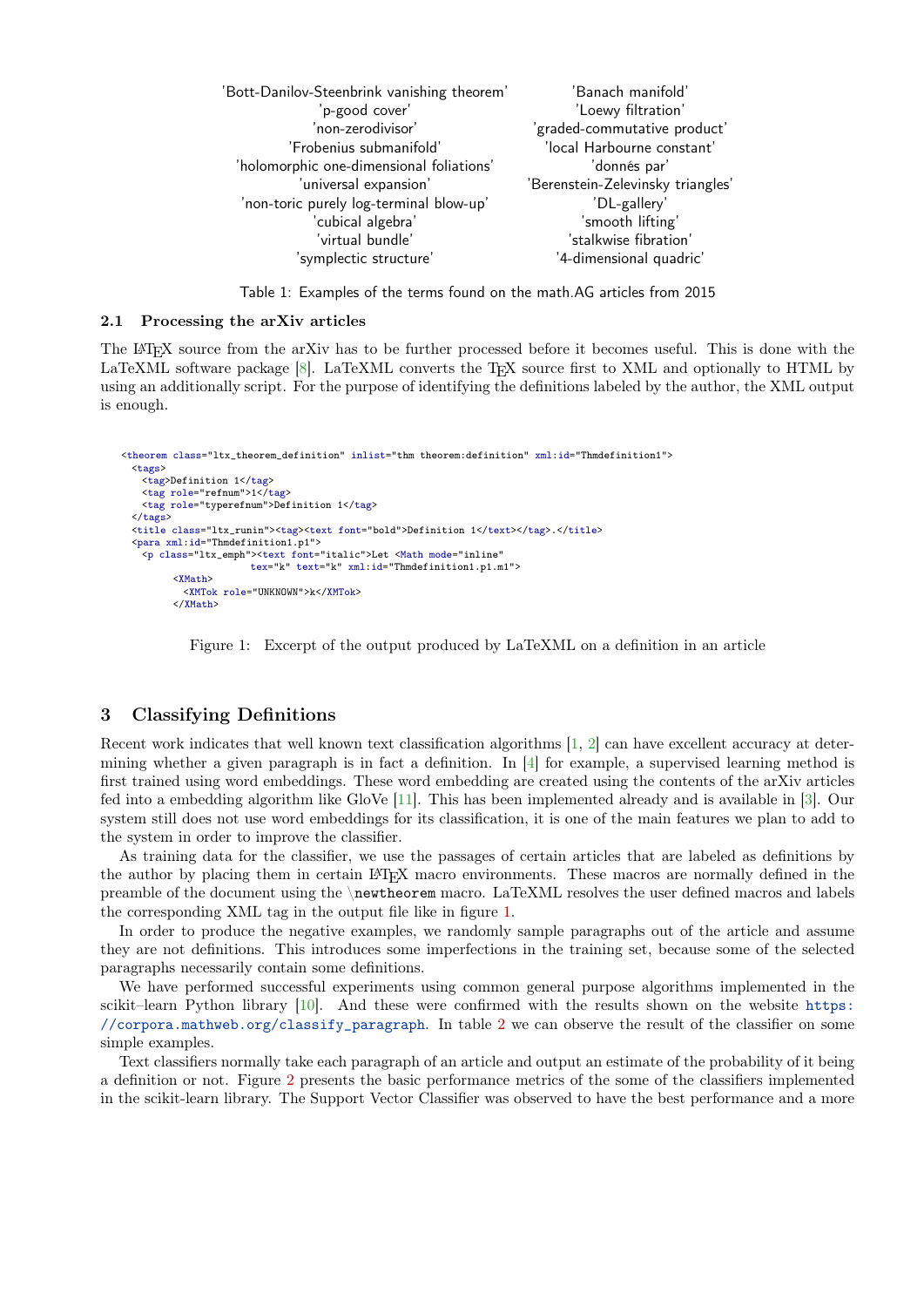| Input to the Classifier                                        | Result |
|----------------------------------------------------------------|--------|
| a banach space is defined as a complete vector space.          | True   |
| This is not a definition honestly, even if it includes tech-   | False  |
| nical words like scheme and cohomology                         |        |
| There is no real reason as to why this classifier is so good.  | False  |
| a triangle is equilateral if and only if all its sides are the | True   |
| same length.                                                   |        |

<span id="page-2-0"></span>Table 2: Simple examples of the behaviour of the classifier

| MultinomialNB, $ngrams=(1,4)$<br>****Results****         | DecisionTreeClassifier<br>****Results**** |  |  |  |
|----------------------------------------------------------|-------------------------------------------|--|--|--|
| Accuracy: 86.6386%                                       | Accuracy: 81.3609%                        |  |  |  |
| Log Loss: 2.723683288081348<br>========================= | Log Loss: 6.437730639470123               |  |  |  |
| MultinomialNB                                            | RandomForestClassifier                    |  |  |  |
| ****Results****                                          | ****Results****                           |  |  |  |
| Accuracy: 86.1733%                                       | Accuracy: 83.6580%                        |  |  |  |
| Log Loss: 1.8957941996159562                             | Log Loss: 0.6044826387423514              |  |  |  |
| $SVC$ , $C= 2000$                                        | AdaBoostClassifier                        |  |  |  |
| $***Res111ts***$                                         | ****Results****                           |  |  |  |
| Accuracy: 89.3283%                                       | Accuracy: 84.4868%                        |  |  |  |
| Log Loss: 0.29110830190582887                            | Log Loss: 0.6717126298133219              |  |  |  |
| NuSVC                                                    | GradientBoostingClassifier                |  |  |  |
| ****Results****                                          | ****Results****                           |  |  |  |
| Accuracy: 84.0215%                                       | Accuracy: 85.8098%                        |  |  |  |
| Log Loss: 0.34342025343628446                            | Log Loss: 0.3531810109520398              |  |  |  |

<span id="page-2-1"></span>Figure 2: comparison of the most common classification algoriths on classifying definitions

detailed view of the result is pictured in table [3.](#page-2-2) In the future we plan to use the fasttext method [\[6\]](#page-5-3) which has the best tradeoff between classification speed and accuracy.

|              | precision | recall | $F_1$ -score | support |
|--------------|-----------|--------|--------------|---------|
| nondefs      | 0.73      | 0.91   | 0.81         | 2,217   |
| definitions  | 0.95      | 0.84   | 0.89         | 4,661   |
|              |           |        |              |         |
| micro avg    | 0.86      | 0.86   | 0.86         | 6,878   |
| macro avg    | 0.84      | 0.87   | 0.85         | 6,878   |
| weighted avg | 0.88      | 0.86   | 0.87         | 6,878   |

<span id="page-2-2"></span>Table 3: Overall performance of the SVC classifier on the test set

## 4 Extracting Definienda

After determining the definitions in the text, the system is required to find what is the term that is being defined in each definition. It is assumed that the definiendum is one or more adjacent words in the definition. This task can be interpreted as a Named Entity Recognition (NER) problem. Several different techniques have been developed to deal with it; as it is considered one of the most important subtasks of Information Extraction [\[9\]](#page-5-4).

For the first approach to this problem, we used the ChunkParserI package from the NLTK library [\[7\]](#page-5-5). This module uses a supervised learning algorithm that is trained on examples of definitions tagged with part of speech (POS) and IOB. Each word in the definition is tagged with the token  $O$  for Outside,  $B$ –DFNDUM for the beginning of a definition and I–DFNDUM for the inside of definitions. Figure [3](#page-3-0) specifies the order in which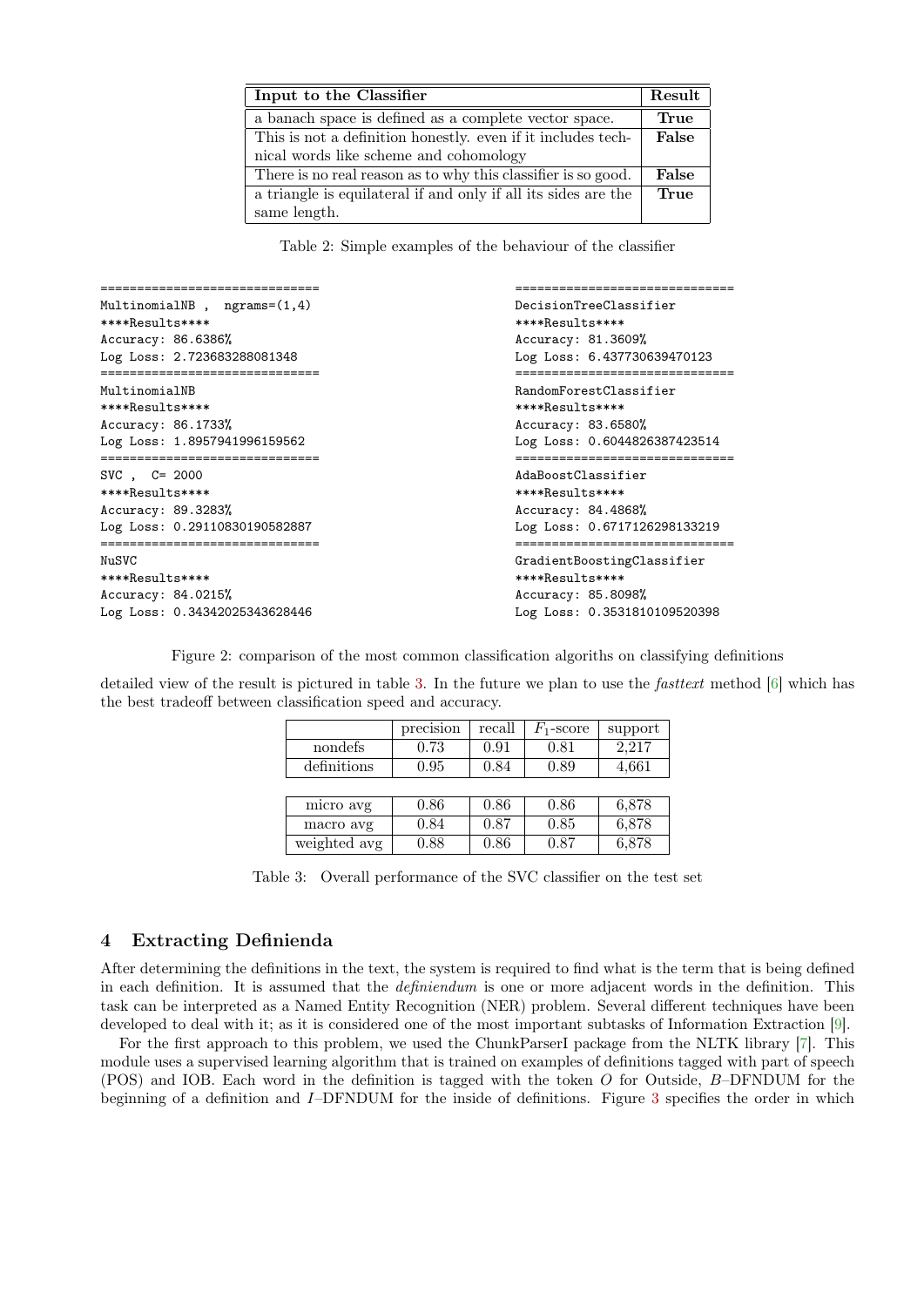these tags are allowed to appear. The POS is obtained using the pretrained model included in the NLTK library.

After the training is done, the model tries to predict the IOB tags. In table [4](#page-3-1) an example of a successful identification of the definiendum is shown.



<span id="page-3-0"></span>Figure 3: Possible states and switches for the IOB tags

| text       | We  | define     | a  | Banach   | space    | as |    | complete | vector | space |
|------------|-----|------------|----|----------|----------|----|----|----------|--------|-------|
| <b>POS</b> | PRP | <b>VBP</b> | DT | NNP      | NΝ       |    | DТ | JJ       | NΝ     | NΝ    |
| ЮB         |     |            |    | B-DFNDUM | I-DFNDUM |    |    |          |        |       |

<span id="page-3-1"></span>

| Table 4: Input example used in training the IOB parser. |  |  |  |  |  |  |  |  |
|---------------------------------------------------------|--|--|--|--|--|--|--|--|
|---------------------------------------------------------|--|--|--|--|--|--|--|--|

To obtain the tagged text, the whole body of text from Wikipedia was used. The examples of definitions were obtained by filtering the articles with the two following properties:

- Articles that have a section with the word definition.
- The title of the article must appear at least once in this section.

These sections were assumed to be definitions and the title of the article which they belong to was assumed to be the definiendum. Only 5,229 articles were found matching this criteria (February 2019) out of the more than 6 million articles in the English Wikipedia. The dataset was split into training and test data, the results are shown in figure [5.](#page-3-2) When run on the definitions found on the algebraic geometry (math.AG) articles uploaded to arXiv on 2015, the results are pictured on figure [4.](#page-3-3)

Several difficulties were observed with this approach, for instance, many of the articles from Wikipedia are about topics completely unrelated to mathematics. Also, after stripping all the wiki markup from the text some



| IOB Accuracy: | $91.1\%$ |
|---------------|----------|
| Precision:    | 31.5%    |
| Recall:       | 67.6%    |
| F-Measure:    | 43.0%    |

<span id="page-3-2"></span>Figure 5: Metrics for the IOB task using the ChunkScore function in NLTK

<span id="page-3-3"></span>Figure 4: cumulative count of new and total term in the math.AG article of 2015.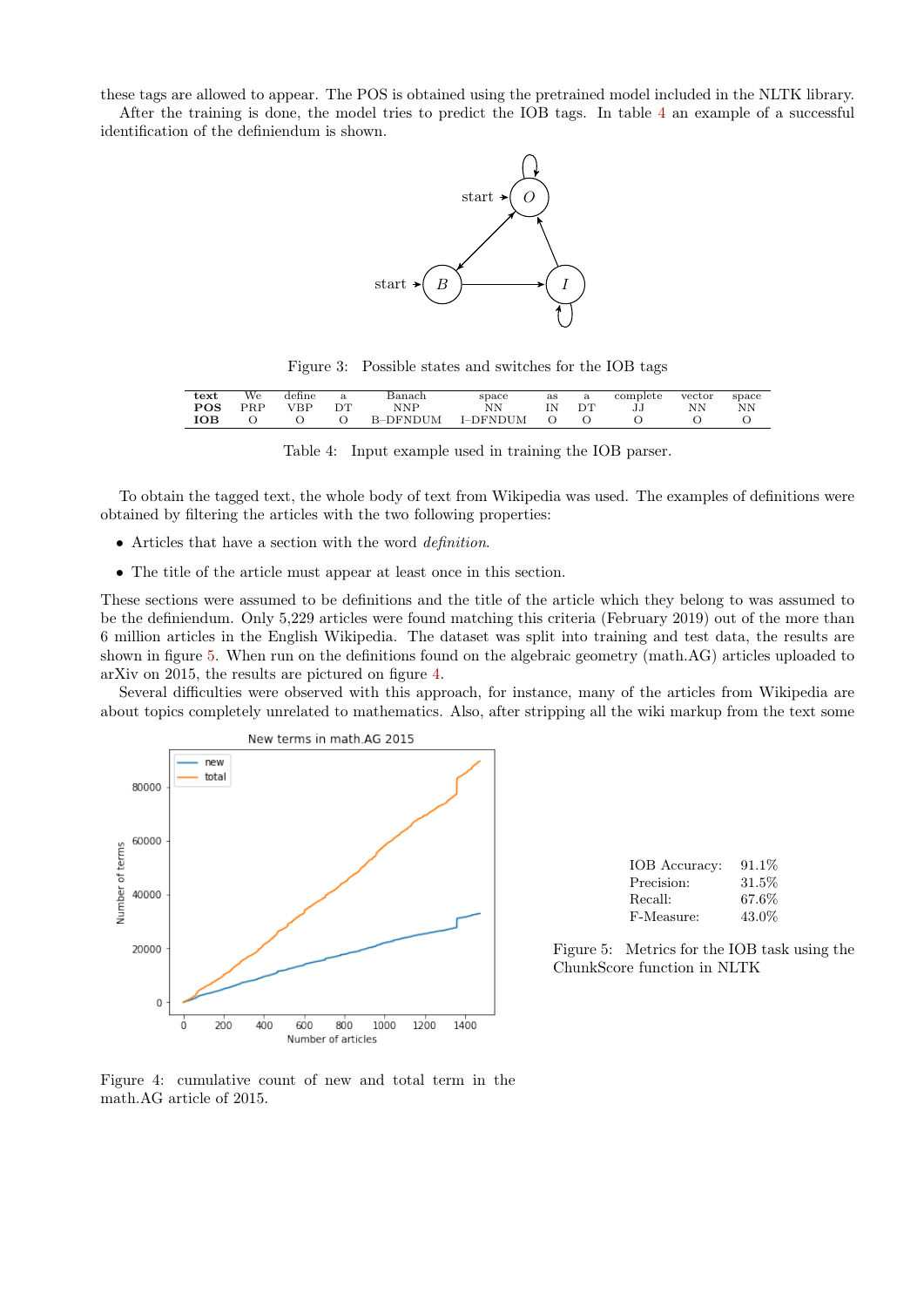of the remaining text made no sense, this means that there was a high chance of the POS tags to be defective and hence the IOB would also be tainted.

| Input to the Classifier                                                                                        | Result                |
|----------------------------------------------------------------------------------------------------------------|-----------------------|
| Let $n \geq 1$ . Recall that the <i>lexicographic order</i> $\leq_l$ on $\mathbb{N}^n$ is defined by $v =$     | <b>True Positive</b>  |
| $(v_1, \ldots, v_n) \leq_l (w_1, \ldots, w_n) = w$ if and only if either $v = w$ or there is some i,           |                       |
| $1 \leq i \leq n$ , with $v_i = w_i$ , for all j in the range $1 \leq j \leq i$ , and $v_i \leq w_i$ . Then    |                       |
| $\leq_l$ is an <i>admissible</i> order on $\mathbb{N}^n$ in the sense of cite{BWK:98}. Indeed $\mathbb{N}^n$ , |                       |
| together with componentwise addition and $\leq_l$ , forms a totally ordered abelian                            |                       |
| monoid. The lexicographic order $\leq_l$ can be defined similarly on $\mathbb{Z}^n$ , forming a                |                       |
| totally ordered abelian group.                                                                                 |                       |
|                                                                                                                |                       |
| (Upper semicontinuity of valuation) Let f be a nonzero element of $k[x_1,\ldots,x_n]$                          | <b>False Positive</b> |
| and let $a \in k^n$ . Then there exists a neighbourhood $V \subset k^n$ of a such that for                     |                       |
| all $b \in V$ $v_b(f) \leq_l v_a(f)$ .                                                                         |                       |
| This claim concerns valuation-invariant lifting in relation to $PL(A)$ : it asserts                            | <b>True Negative</b>  |
| that the condition, 'each element of $P_L(A)$ is valuation-invariant in S', is suf-                            |                       |
| ficient for an A-valuation-invariant stack in $\mathbb{R}^n$ to exist over S.                                  |                       |
| Let $f/g$ be a nonzero element of K, let $U \subset k^n$ be an open set throughout                             | <b>False Positive</b> |
| which $g \neq 0$ , and let $a \in U$ . Then there exists a neighbourhood $V \subset U$ of a                    |                       |
| such that for all $b \in V$ ord <sub><math>b</math></sub> $(f/q) \leq$ ord <sub>a</sub> $(f/q)$ .              |                       |

Table 5: Examples of the performance of the classifier and NER system on article arXiv:1501.06563 The terms identified by the NER system have been underlined, the rest of the typesetting is taken verbatim from the original article.

## 5 Conclusions and Future Work

The main objective of this article is to showcase the feasability of a system that can search for definitions and important terms in large bodies of mathematical text. This system should have extremely good classification performance in order to avoid the errors propagating to the NER system. On the other hand, the system needs to be fast enough to tackle large corpora such as all the mathematical articles in the arXiv. Considering the performance of the state of the art methods for text classification and NER available today, and after observing the performance of the current prototype, we believe that this system is possible.

The next step in order to use more sophisticated methods is to use word embeddings or language models. Methods that utilize these achieve better performance in both of the classification and NER tasks.

In order to further better the performance of the NER subtask we also plan on increasing the amount of training data. The technique we used for the Wikipedia data can be adapted to other websites that host similar content like The Stacks Project (https://stacks.math.columbia.edu/) and the Groupprops subwiki (https://groupprops.subwiki.org). Additionally, applying domain adaptation methods might help to improve performance in case that the labeled data deviates significantly from nonlabeled data [\[5\]](#page-4-4).

### References

- <span id="page-4-0"></span>[1] Yoshua Bengio, Réjean Ducharme, Pascal Vincent, and Christian Jauvin. A neural probabilistic language model. Journal of machine learning research, 3(Feb):1137–1155, 2003.
- <span id="page-4-1"></span>[2] Tao Chen, Ruifeng Xu, Yulan He, and Xuan Wang. Improving sentiment analysis via sentence type classification using bilstm-crf and cnn. Expert Systems with Applications, 72:221–230, 2017.
- <span id="page-4-3"></span>[3] Deyan Ginev. arxmliv:08.2018 dataset, an html5 conversion of arxiv.org, 2018. SIGMathLing – Special Interest Group on Math Linguistics.
- <span id="page-4-2"></span>[4] Deyan Ginev. A web demo for scientific paragraph classification. <https://github.com/dginev/web-scipara-demo>, 2018.
- <span id="page-4-4"></span>[5] Jing Jiang and ChengXiang Zhai. Instance weighting for domain adaptation in nlp. In Proceedings of the 45th annual meeting of the association of computational linguistics, pages 264–271, 2007.